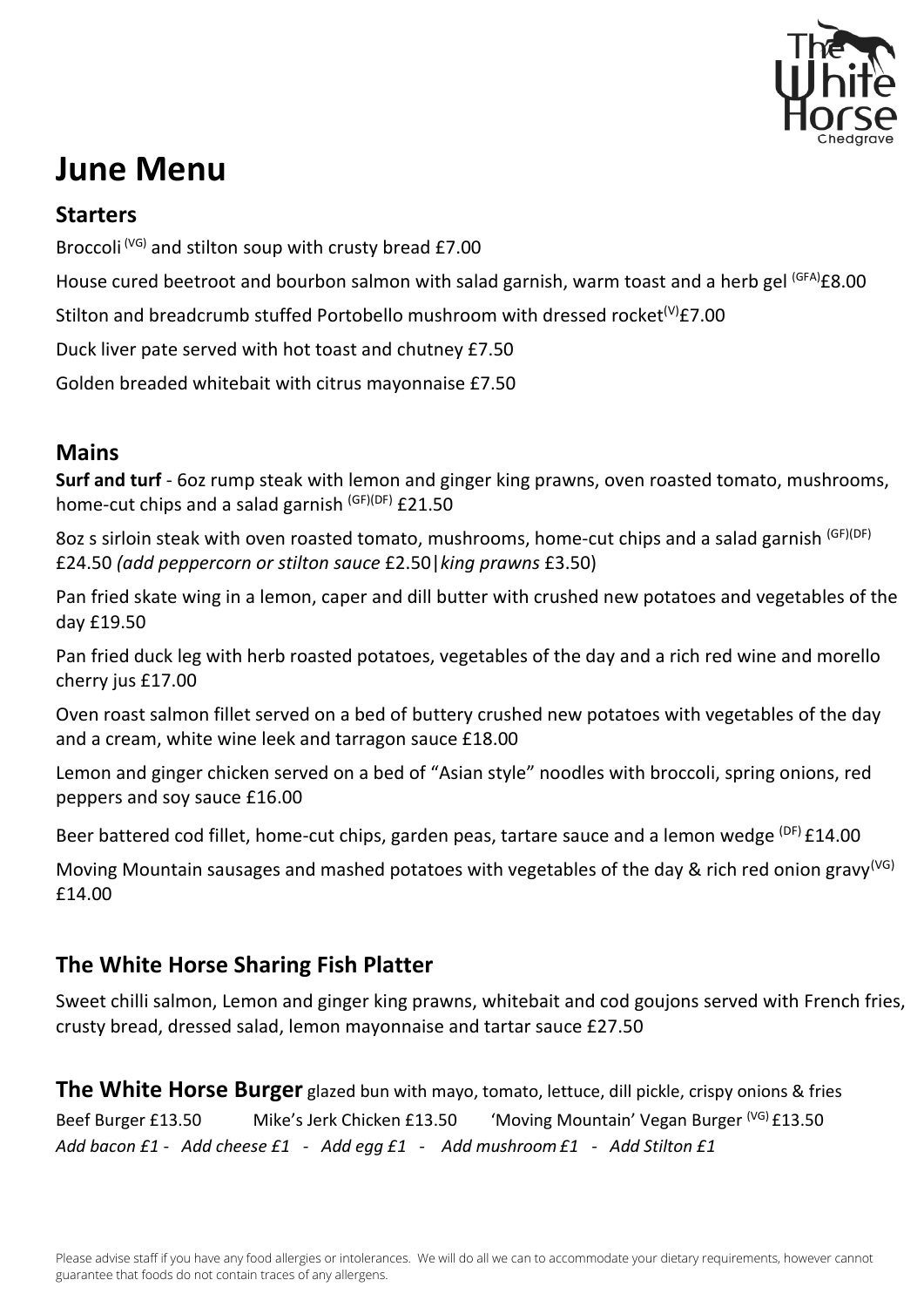#### **Desserts**

Luxury hot chocolate fudge cake served with vanilla ice cream and strawberries £7.50 Bramley apple crumble (VG/GFA) with hot custard £7.50 Sticky toffee apple sponge pudding with toffee sauce and custard £7.50 Cosmopolitan cheesecake with fresh strawberries and pouring cream £7.50 Tart au citron served with pouring cream and fresh berries £7.50

A selection of ice creams, sorbets or dairy free ice creams £6.00 A selection of cheese served with chutney and biscuits  $^{(V)}$  £8.50 | £12.50

## **Lunch Menu**

**Baguettes or Wrap** white or malted wheat baguette or wrap, with home cut chips and salad Ham and tomato with English mustard £7.50 Cod goujons and tartare sauce £7.50 Brie and cranberry <sup>(V)</sup> £8.00 add bacon £1.00 Beetroot falafels, mango chutney  $V^{(G)}$ £7.50 Melt -Tuna mayonnaise with melted cheddar £8.00 Breaded scampi and tartar sauce £7.50 Club-chicken, bacon, tomato, lettuce & mayo £8.50 Melted cheddar and tomato<sup>(V)</sup>  $f7.00$ 

## **Lunch time special offer - Half a baguette and a bowl of soup £8.00**

(Choose from the list of baguettes above ask your server for our soup of the day)

## **Light Lunches**

Butcher's ham and two fried eggs served with home cut chips and garden peas <sup>(GF)(DF)</sup> £13.00 Scampi served with peas, home-cut chips and a lemon wedge  $(DF)$  £12.00

**The White Horse Salad** - Mixed leaf, tomato, red onion, cucumber, peppers, parmentier potatoes, radish, spring onion and garlic croutons with a honey and wholegrain mustard dressing <sup>(VG) (GFA)</sup> £10.00

Chicken and crispy bacon £13.00 Sweet chilli salmon £16.00

Stilton and walnut £13.00 **Lemon and ginger King prawns £16.00** 

## **On the side**

| Garlic bread <sup>(V)</sup> £2.50   with cheese <sup>(V)</sup> £3.00 | Chips <sup>(V)</sup> £2.50   £3.50       | Side salad $£3.50(VG)$     |
|----------------------------------------------------------------------|------------------------------------------|----------------------------|
| Stilton or Cheddar chips <sup>(V)</sup> £4.00                        | Seasonal vegetables <sup>(V)</sup> £3.00 | Onion rings $^{(V)}$ £3.00 |

#### **Proprietor: Simon Peck**

V – Vegetarian | VG – Vegan | VA – Vegan Alternative | GF – Gluten free | GFA-Gluten free alternative | N – Contains nuts | DF – Dairy free